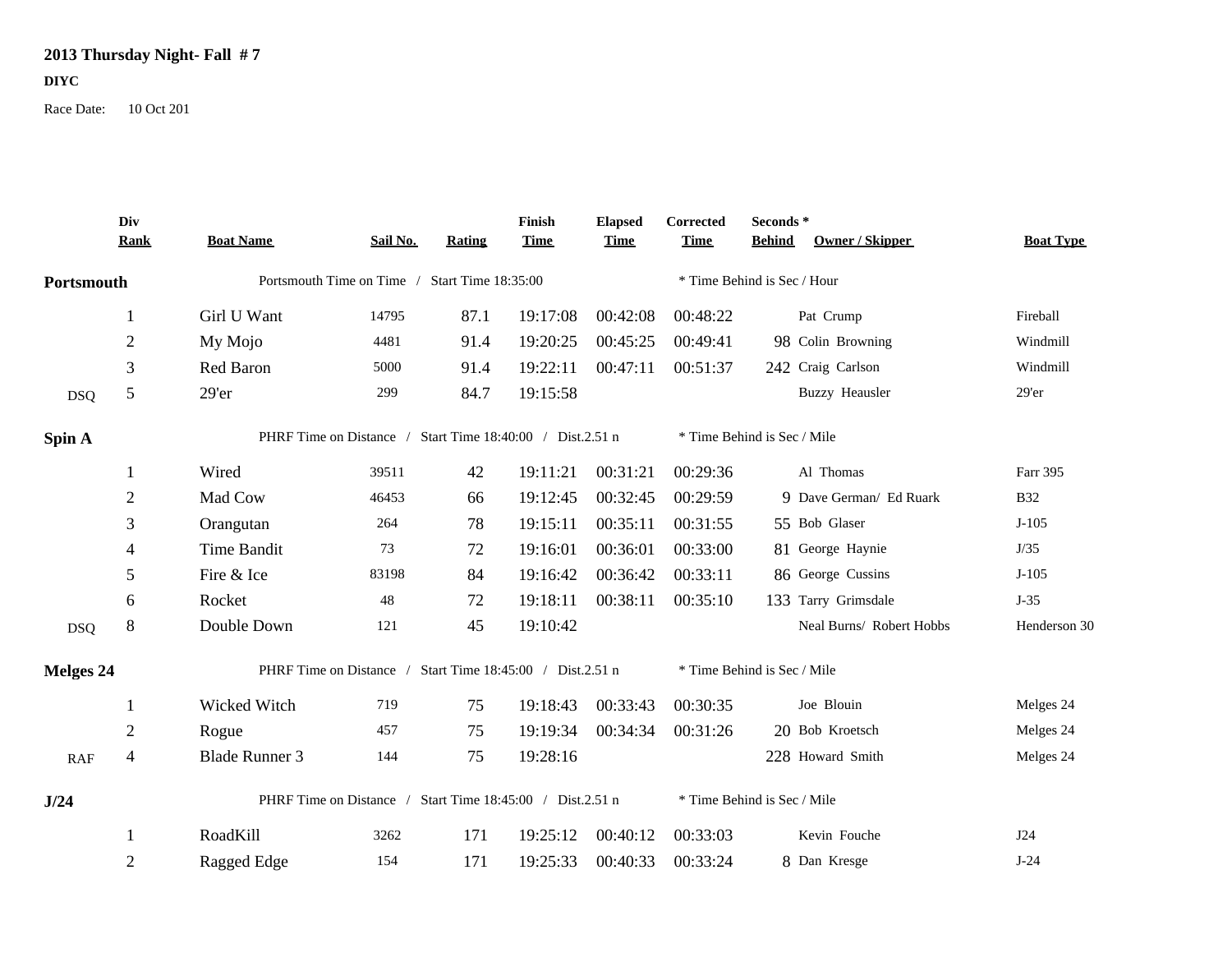| <b>DSQ</b>           | 4                        | Long Shot                                                 | 2917             | 171 | 19:26:03 |          |                             | 20 John Poulson             | J/24               |  |
|----------------------|--------------------------|-----------------------------------------------------------|------------------|-----|----------|----------|-----------------------------|-----------------------------|--------------------|--|
| Spin B               |                          | PHRF Time on Distance / Start Time 18:50:00 / Dist.2.51 n |                  |     |          |          | * Time Behind is Sec / Mile |                             |                    |  |
|                      | 1                        | Meltemi                                                   | 40787            | 132 | 19:28:56 | 00:38:56 | 00:33:25                    | Alex Korakis                | S <sub>2</sub> 9.1 |  |
|                      | $\overline{2}$           | Mal de Mer                                                | 747              | 156 | 19:30:01 | 00:40:01 | 00:33:29                    | 2 Richard Karran            | Wavelength 24      |  |
|                      | 3                        | Kicks                                                     | 54               | 117 | 19:28:41 | 00:38:41 | 00:33:47                    | 9 Petar Hartleb             |                    |  |
|                      | $\overline{\mathcal{A}}$ | Boat                                                      | 57               | 156 | 19:31:41 | 00:41:41 | 00:35:09                    | 41 Larry Willis             | Wavelength 24      |  |
|                      | 5                        | Dr Bligh                                                  | 30               | 132 | 19:30:59 | 00:40:59 | 00:35:28                    | 49 Michael Maher            | S <sub>2</sub> 9.1 |  |
|                      | 6                        | Whirligig                                                 | 82               | 141 | 19:32:28 | 00:42:28 | 00:36:34                    | 75 Charlie Cushing          | Ultimate 20        |  |
|                      | 7                        | Privateer                                                 | $\overline{4}$   | 132 | 19:32:31 | 00:42:31 | 00:37:00                    | 86 Chris Jones              | S <sub>2</sub> 9.1 |  |
|                      | $8\,$                    | Volant II                                                 | 99               | 174 | 19:34:45 | 00:44:45 | 00:37:28                    | 97 John Gifford             | $\mathrm{J}/22$    |  |
|                      | 9                        | Forerunner                                                | 23656            | 132 | 19:35:57 | 00:45:57 | 00:40:26                    | 168 Frank Selph             | J 30               |  |
|                      | 10                       | Cat's Meow                                                | $\overline{2}$   | 150 | 19:37:12 | 00:47:12 | 00:40:56                    | 180 Jeff Sinicki            | Jeaunneau 36       |  |
| <b>DSQ</b>           | 14                       | Tucch2Play                                                | CAN <sub>2</sub> | 100 | 19:26:16 |          |                             | Martin Hellman              | Melges             |  |
| <b>DSQ</b>           | 14                       | Ice                                                       | M20              | 100 | 19:27:31 |          |                             | Judan Rubin                 | Melges 20          |  |
| AVE                  |                          | Tenacity                                                  | 241              | 132 |          |          |                             | Ken Hardy                   | Laser 28           |  |
| <b>Non Spin B</b>    |                          | PHRF Time on Distance / Start Time 18:50:00 / Dist.2.51 n |                  |     |          |          |                             | * Time Behind is Sec / Mile |                    |  |
|                      | 1                        | Copesetic                                                 | 74               | 237 | 19:36:43 | 00:46:43 | 00:36:48                    | Tom Allen                   | S <sub>2</sub> 6.9 |  |
|                      | $\sqrt{2}$               | W T Flyer                                                 | 97               | 153 | 19:37:04 | 00:47:04 | 00:40:40                    | 92 Ullman/ Bostick          | Pearson Flyer      |  |
|                      | 3                        | Komus                                                     | 283              | 241 | 19:41:03 | 00:51:03 | 00:40:58                    | 100 Rusty Shenk             | Morgan 24          |  |
| <b>Racer Cruiser</b> |                          | PHRF Time on Distance / Start Time 18:55:00 / Dist.2.51 n |                  |     |          |          |                             | * Time Behind is Sec / Mile |                    |  |
|                      | $\mathbf{1}$             | Reflection                                                | 244              | 156 | 19:41:44 | 00:46:44 | 00:40:12                    | Jim Mallory                 | C&C 36             |  |
|                      | $\sqrt{2}$               | Eagle's Wings                                             | 21004            | 189 | 19:46:45 | 00:51:45 | 00:43:51                    | 87 Bill Cooper              |                    |  |
| Non Spin A           |                          | PHRF Time on Distance / Start Time 18:55:00 / Dist.2.51 n |                  |     |          |          |                             | * Time Behind is Sec / Mile |                    |  |
|                      | 1                        | Long Gone                                                 | 10225            | 193 | 19:46:56 | 00:51:56 | 00:43:52                    | Phil Waller                 | Morgan 4           |  |
|                      | $\overline{2}$           | <b>Emotional Rescue</b>                                   | 22268            | 184 | 19:47:32 | 00:52:32 | 00:44:50                    | 23 David Coffee             | C&C 36             |  |
| <b>DNF</b>           | 4                        | Starchaser                                                | 50               | 232 |          |          |                             | Ray MacGrogan               | Lippencott 30      |  |

**Questions? Contact: Kelly Ferro diyc.scorer@gmail.com**